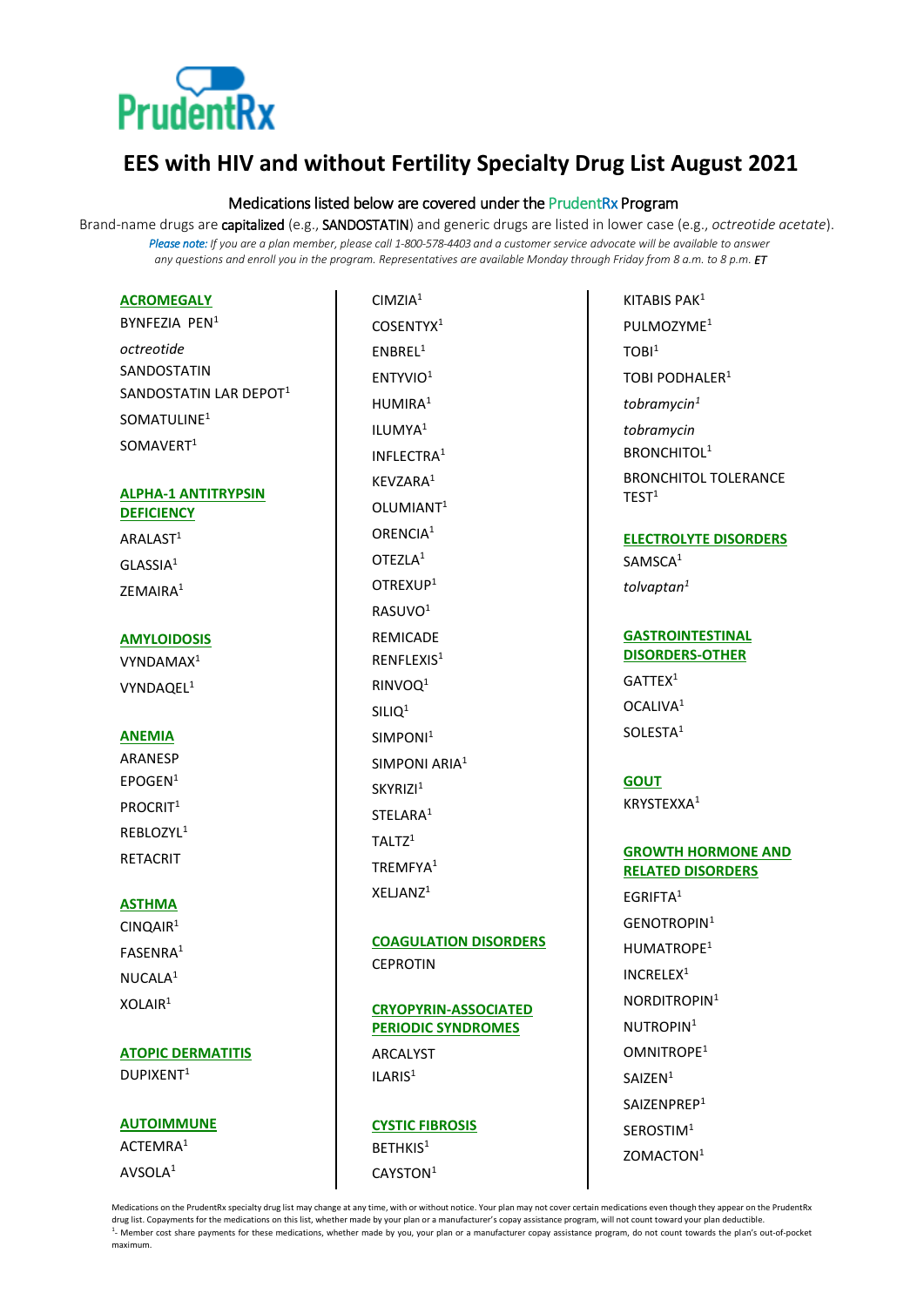# **PrudentRx SPECIALTY DRUG LIST**

**7ORBTIVF1** 

**HEMATOPOIETICS MOZOBIL** 

# **HEMOPHILIA**

ADVATE<sup>1</sup> ADYNOVATE<sup>1</sup> AFSTYLA<sup>1</sup> ALPHANATE/VON<sup>1</sup> **AI PHANINF** ALPROLIX<sup>1</sup> **BENEFIX<sup>1</sup>**  $COAGADER<sup>1</sup>$ **CORIFACT** ELOCTATE<sup>1</sup>  $ESPEROCT<sup>1</sup>$  $FFIBA<sup>1</sup>$ **FIBRYGA** HEMLIBRA<sup>1</sup> HFMOFII<sup>1</sup> HUMATE-P<sup>1</sup> IDELVION<sup>1</sup> IXINITY<sup>1</sup>  $IIVI$  $KOATE<sup>1</sup>$ KOGENATE<sup>1</sup> KOVAI TRY<sup>1</sup> **MONONINE NOVOEIGHT** NOVOSEVEN<sup>1</sup> **NUWIO**  $ORIZIIR<sup>1</sup>$ **PROFILNINE** RFBINYN<sup>1</sup> RECOMBINATE<sup>1</sup> **RIASTAP**  $RIXUBIS<sup>1</sup>$ SEVENFACT<sup>1</sup> **STIMATE** TRFTTFN<sup>1</sup> VONVENDI<sup>1</sup>  $WILATE<sup>1</sup>$ 

# **XYNTHA**

# **HEPATITIS B**

adefovir BARACLUDE<sup>1</sup> entecavir EPIVIR HBV<sup>1</sup> HFPSFRA<sup>1</sup> lamivudine (hbv) VEMLIDY<sup>1</sup>

### **HEPATITIS C**

EPCLUSA<sup>1</sup> HARVONI<sup>1</sup> LEDIPASVIR/SOFOSBUVIR<sup>1</sup> MAVYRFT<sup>1</sup> PFGASYS<sup>1</sup> **PFGINTRON** rihavirin SOFOSBUVIR/VELPATASVIR<sup>1</sup> SOVALDI VIEKIRA<sup>1</sup> VOSEVI<sup>1</sup>  $ZFPATIFR<sup>1</sup>$ 

### **HEREDITARY ANGIOEDEMA**

BERINERT<sup>1</sup> CINRYZE<sup>1</sup>  $FIRAZYR<sup>1</sup>$ HAEGARDA<sup>1</sup>  $ication<sup>1</sup>$ KALBITOR<sup>1</sup> **RUCONEST** TAKHZYRO<sup>1</sup>

**HORMONAL THERAPIES**  $AVEED<sup>1</sup>$ **ELIGARD FIRMAGON** leuprolide LUPANETA<sup>1</sup> LUPRON DEPOT<sup>1</sup> **ILIPRON DEPOT-PED1** NATPARA<sup>1</sup>

SUPPREI IN<sup>1</sup> TRFISTAR<sup>1</sup> VANTAS<sup>1</sup> ZOLADEX<sup>1</sup> **FFNSOLVI** 

#### **HUMAN IMMUNODEFICIENCY VIRUS**

abacavir abacavir/lamivudine APTIVUS<sup>1</sup> atazanavir **ATRIPLA BIKTARVY1** CIMDUO **COMBIVIR** COMPLERA<sup>1</sup> CRIXIVAN DELSTRIGO<sup>1</sup> DESCOVY<sup>1</sup> DOVATO<sup>1</sup> **EDURANT** efavirenz efavirenz/emtricitabine/ten ofovir df efavirenz/lamivudine/tenofo vir df emtricitabine emtricitabine/tenofovir disoproxil fumarate<sup>1</sup> **EMTRIVA FPIVIR FPZICOM EVOTAZ** fosamprenavir **FUZEON** GENVOYA<sup>1</sup> **INTFLENCE**  $INVIRASE<sup>1</sup>$ **ISENTRESS JULUCA** KALETRA<sup>1</sup> lamivudine

lamivudine/zidovudine

LEXIVA<sup>1</sup>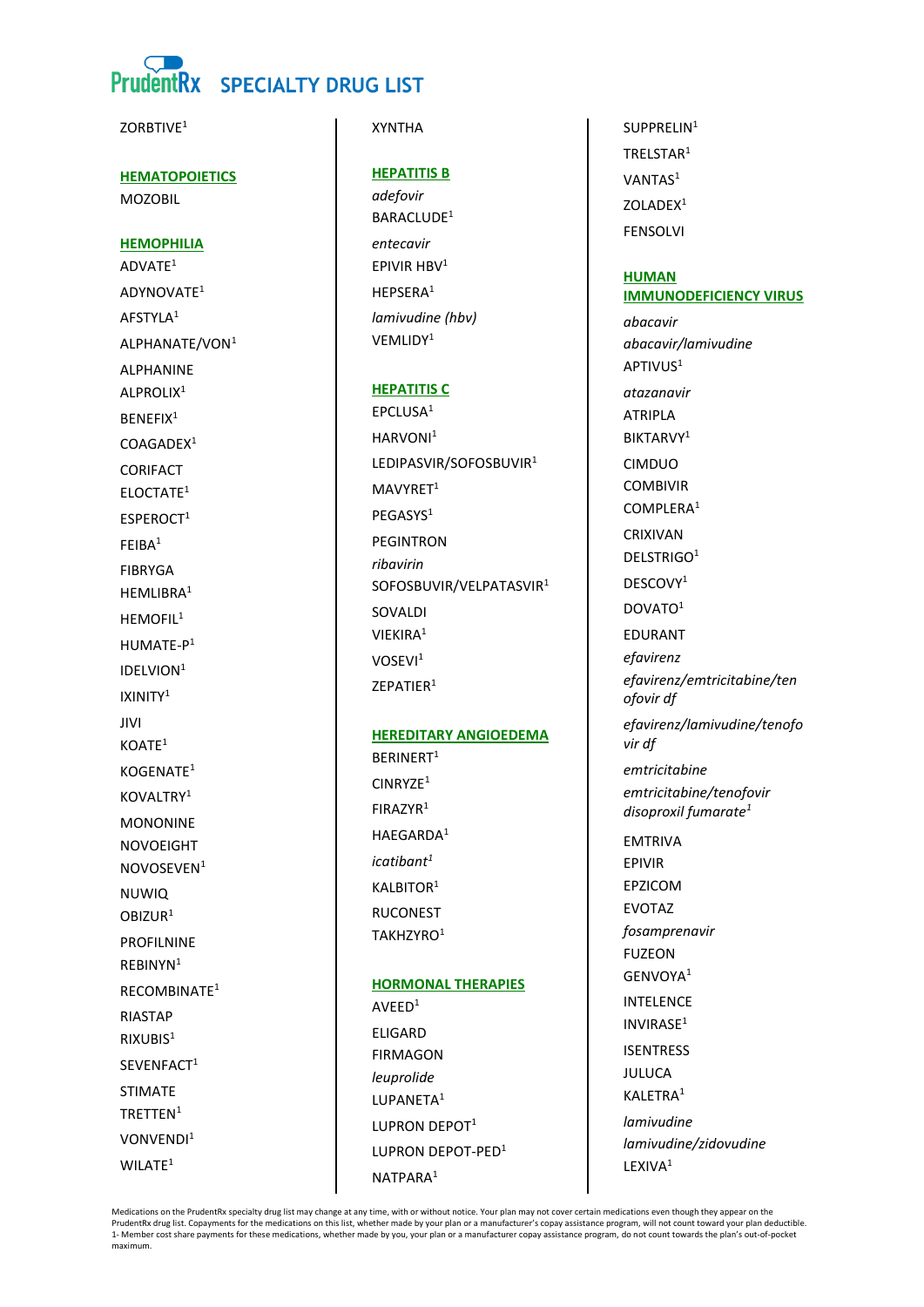# PrudentRx SPECIALTY DRUG LIST

lopinavir/ritonavir nevirapine **NORVIR** ODEFSEY PIFELTRO<sup>1</sup> **PREZCOBIX** PREZISTA **RFTROVIR REYATAZ** ritonavir RUKOBIA<sup>1</sup> SELZENTRY stavudine STRIBILD<sup>1</sup> **SUSTIVA SYMFI** SYMTUZA<sup>1</sup> **TFMIXYS** tenofovir **TIVICAY TRIUMEO TRIZIVIR TROGARZO** TRUVADA<sup>1</sup> **TYBOST** VIRACFPT<sup>1</sup> **VIRAMUNE** VIRFAD **ZIAGEN** zidovudine CABENUVA<sup>1</sup>

# **IMMUNE DEFICIENCIES AND RELATED DISORDERS**

ASCENIV<sup>1</sup> BIVIGAM<sup>1</sup> CUTAOUIG<sup>1</sup> CUVITRU<sup>1</sup> **CYTOGAM** FLEBOGAMMA<sup>1</sup> GAMASTAN<sup>1</sup> GAMMAGARD<sup>1</sup>  $GAMMAKFD<sup>1</sup>$ GAMMAPLEX<sup>1</sup>  $GAMUNFX-C<sup>1</sup>$ 

**HFPAGAM B** HIZENTRA<sup>1</sup> **HYPFRHFP HYPFRRHO** HYQVIA<sup>1</sup> **MICRHOGAM** NABI-HB OCTAGAM<sup>1</sup> PANZYGA<sup>1</sup> PRIVIGEN<sup>1</sup> RHOGAM RHOPHYLAC **WINRHO**  $XFMRIFY<sup>1</sup>$ **VARIZIG** 

**INFECTIOUS DISEASE -OTHER** ACTIMMUNE<sup>1</sup> ALFERON N

#### **IRON OVERLOAD**

deferasirox deferasirox deferoxamine DESEFRAL<sup>1</sup>  $EXJADE<sup>1</sup>$  $IADENII<sup>1</sup>$ 

# **LYSOSOMAL STORAGE DISORDER** ALDURAZYME<sup>1</sup>

 $CFRDFIGA<sup>1</sup>$ CEREZYME<sup>1</sup> CYSTAGON ELAPRASE<sup>1</sup>  $FI$  FI YSO<sup>1</sup> FABRAZYME<sup>1</sup> KANUMA<sup>1</sup> LUMIZYME<sup>1</sup> miglustat NAGLAZYME VIMIZIM VPRIV<sup>1</sup>

**MENTAL HEALTH CONDITIONS** ZULRESSO<sup>1</sup>

**MISCELLANEOUS** nitisinone

# **MOVEMENT DISORDERS**

APOKYN<sup>1</sup> AUSTEDO<sup>1</sup>  $d$ roxidopa $1$ **DUOPA** NORTHERA<sup>1</sup> NUPI A7I $D<sup>1</sup>$ RADICAVA<sup>1</sup> tetrabenazine XENAZINE<sup>1</sup>

# **MULTIPLE SCLEROSIS**

AMPYRA<sup>1</sup> AUBAGIO<sup>1</sup> AVONEX<sup>1</sup> BAFIERTAM<sup>1</sup> BFTASFRON<sup>1</sup> COPAXONE<sup>1</sup> dalfampridine dimethyl fumarate<sup>1</sup> EXTAVIA<sup>1</sup> GILENYA<sup>1</sup>  $a$ latiramer $1$  $glatopa<sup>1</sup>$ KESIMPTA<sup>1</sup> LEMTRADA<sup>1</sup> **MAVENCLAD** MAYZENT<sup>1</sup> OCREVUS<sup>1</sup> PLEGRIDY<sup>1</sup>  $RFRIF<sup>1</sup>$ TECFIDERA<sup>1</sup> **TYSABRI** VUMERITY<sup>1</sup> ZEPOSIA<sup>1</sup> mitoxantrone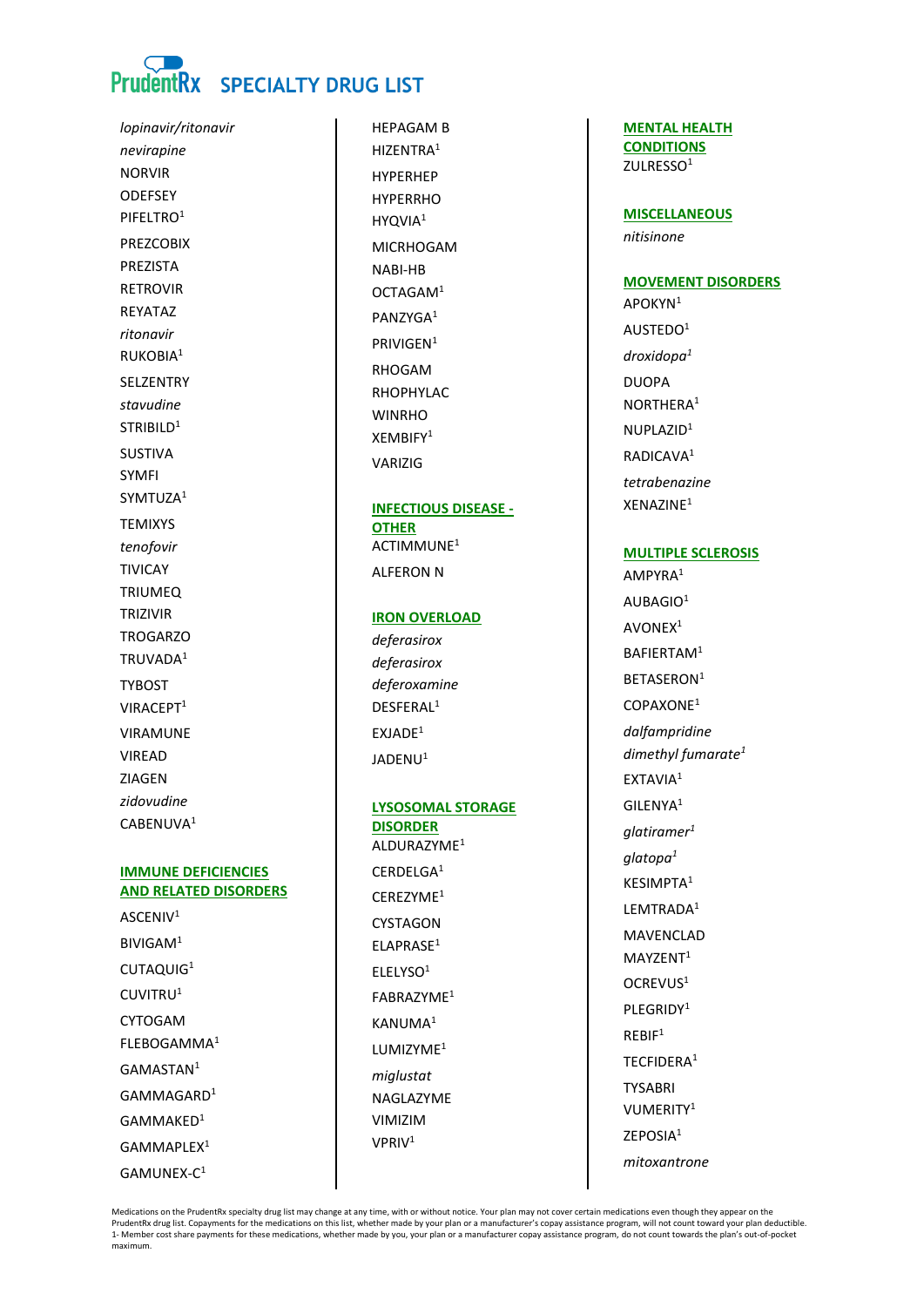PONVORY<sup>1</sup>



**NEUROLOGICAL DISORDERS** 

 $ADUHFIM<sup>1</sup>$ 

**NEUTROPENIA** 

FULPHILA<sup>1</sup> GRANIX<sup>1</sup> LEUKINE<sup>1</sup> NEULASTA<sup>1</sup>  $NFIIPOGFN<sup>1</sup>$ NIVESTYM NYVEPRIA<sup>1</sup> UDENYCA<sup>1</sup> ZARXIO<sup>1</sup> ZIEXTENZO<sup>1</sup>

# **OCULAR DISORDERS**

BEOVU<sup>1</sup> EYLEA ILUVIEN<sup>1</sup> **LUCENTIS** OZURDEX<sup>1</sup> RFTISFRT<sup>1</sup> **TEPEZZA** VISUDYNE<sup>1</sup>

# **ONCOLOGY**

abiraterone AFINITOR<sup>1</sup> ALFCENSA<sup>1</sup> ALUNBRIG<sup>1</sup> ASPARLAS<sup>1</sup> BAVENCIO<sup>1</sup> BELEODAQ<sup>1</sup> BELRAPZO<sup>1</sup> **RENDAMUSTINE BENDEKA BESPONSA** bexarotene **BLINCYTO1** BOSULIF<sup>1</sup> **BRAFTOVI**<sup>1</sup>

CABOMFTYX<sup>1</sup> capecitabine COMETRIQ<sup>1</sup>  $COTFI II C<sup>1</sup>$  $CYRAMZA<sup>1</sup>$ DAR7AI FX<sup>1</sup> DAURISMO<sup>1</sup>  $EMPLICITI<sup>1</sup>$ ENHERTU<sup>1</sup>  $ERIVE DGE<sup>1</sup>$ ERLEADA<sup>1</sup> erlotinib ERWINAZE everolimus **FVOMFIA1** FARYDAK<sup>1</sup> GLEEVEC<sup>1</sup> HERZUMA<sup>1</sup> **HYCAMTIN** IBRANCE<sup>1</sup> **IDHIFA1** imatinih  $IMFINZI<sup>1</sup>$ INLYTA<sup>1</sup>  $INOOVI<sup>1</sup>$  $INREBIC<sup>1</sup>$ IRFSS $A<sup>1</sup>$ JAKAFI<sup>1</sup> **IFMPFRI11** KANJINTI<sup>1</sup> KEYTRUDA<sup>1</sup>  $KISOAI<sup>1</sup>$ **KYPROLIS1** LAPATINIB<sup>1</sup> LENVIMA<sup>1</sup> LONSURF<sup>1</sup> LORBRENA<sup>1</sup> LUMAKRAS<sup>1</sup> LUMOXITI<sup>1</sup> I YNPAR7A<sup>1</sup>  $MEKINIST<sup>1</sup>$ MEKTOVI<sup>1</sup>

 $MVASI<sup>1</sup>$ **MYI OTARG** NERLYNX<sup>1</sup> NFXAVAR<sup>1</sup> NINI ARO $1$ NUBEQA<sup>1</sup> ODOMZO<sup>1</sup>  $OGIVRI<sup>1</sup>$ ONTRUZANT<sup>1</sup> ONUREG<sup>1</sup> OPDIVO<sup>1</sup>  $PADCFV<sup>1</sup>$ PHESGO<sup>1</sup> PIQRAY<sup>1</sup>  $POI IVY<sup>1</sup>$ **POMALYST** PORTRAZZA<sup>1</sup> POTELIGEO<sup>1</sup> PURIXAN RETEVMO<sup>1</sup> REVLIMID RITUXAN HYCELA<sup>1</sup> ROZLYTREK<sup>1</sup> RUBRACA<sup>1</sup> RUXIENCE<sup>1</sup> RYBREVANT<sup>1</sup> RYDAPT<sup>1</sup> SARCLISA<sup>1</sup> SPRYCEL<sup>1</sup> STIVARGA<sup>1</sup>  $SUTENT<sup>1</sup>$ SYLVANT TABRECTA<sup>1</sup> TAFINLAR<sup>1</sup> TAGRISSO<sup>1</sup> TAI 7FNNA<sup>1</sup> **TARCEVA TARGRETIN** TASIGNA<sup>1</sup> TECENTRIO<sup>1</sup> **TEMODAR** temozolomide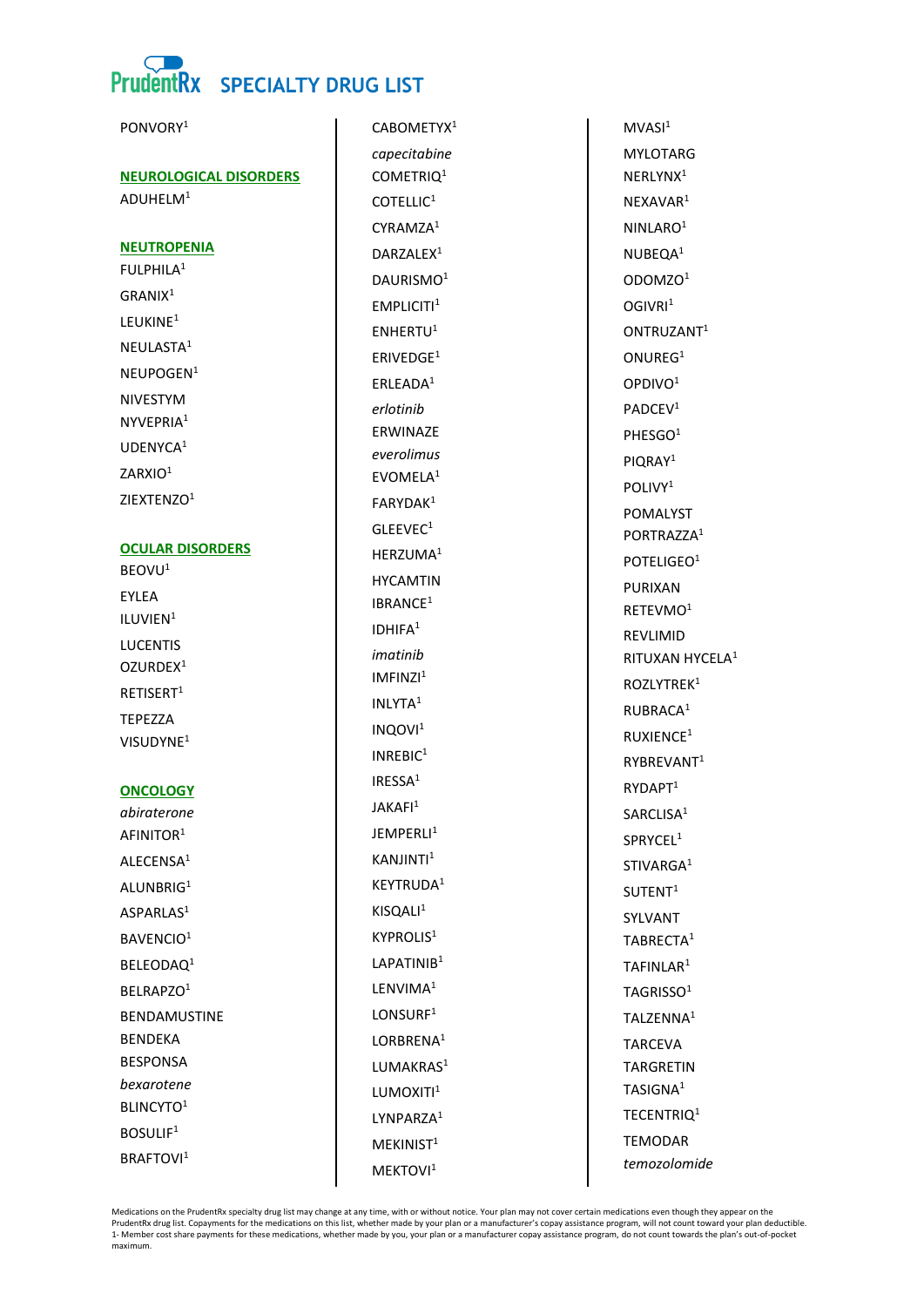

TFPADINA<sup>1</sup> **THAI OMID** THYROGEN<sup>1</sup> TRA7IMFRA<sup>1</sup> TRUXIMA<sup>1</sup> TYKFRB<sup>1</sup> VERZENIO<sup>1</sup> VITRAKVI<sup>1</sup> VIZIMPRO<sup>1</sup> VOTRIENT<sup>1</sup> **VYXEOS** XAI KORI<sup>1</sup> **XELODA**  $XGFVA<sup>1</sup>$  $XTANDI<sup>1</sup>$ YONDFLIS<sup>1</sup> **YONSA** ZELBORAF<sup>1</sup> **7FP7FICA1** zoledronic\_onc ZOLEDRONIC\_ONC **701IN7A**  $ZYDELIG<sup>1</sup>$ ZYKADIA<sup>1</sup>  $7YTIGA<sup>1</sup>$ ADCETRIS<sup>1</sup> VIDA7A **PROLEUKIN** ONCASPAR AVASTIN<sup>1</sup> levoleucovorin calcium **INTRON A FUSILEV** decitabine ERBITUX<sup>1</sup> FOLOTYN<sup>1</sup> GAZYVA<sup>1</sup> HALAVEN<sup>1</sup> HFRCFPTIN<sup>1</sup> HERCEPTIN HYLECTA<sup>1</sup>  $ISTODAY<sup>1</sup>$ IXFMPRA<sup>1</sup>  $IFVTANA<sup>1</sup>$ 

KADCYI A<sup>1</sup> KHAP7ORY<sup>1</sup> **DACOGEN BORTFZOMIR1** azacitidine **AR7FRRA** PERJETA<sup>1</sup> RITUXAN<sup>1</sup> **ROMIDEPSIN** TEMODAR (INJECTABLE) temsirolimus **TORISEL TREANDA** valruhicin **VALSTAR** VECTIBIX<sup>1</sup> **VFICADE** YERVOY<sup>1</sup> ZALTRAP  $7IRABFV<sup>1</sup>$  $RIABNI<sup>1</sup>$ 

### **OSTEOPOROSIS**

**SYNRIBO** 

EVENITY<sup>1</sup> FORTEO<sup>1</sup> PROLIA<sup>1</sup> **RECLAST** teriparatide<sup>1</sup> TYMLOS<sup>1</sup> zoledronic\_ost

# **PAROXYSMAL NOCTURNAL HEMOGLOBINURIA**

**SOLIRIS** UITOMIRIS<sup>1</sup>

#### **PHENYLKETONURIA**

KI IVAN<sup>1</sup> PALYNZIQ<sup>1</sup> sapropterin $1$ 

# **PRE-TERM BIRTH** hydroxyprogesterone **MAKENA**

**PULMONARY ARTERIAL HYPERTENSION** 

ADCIRCA<sup>1</sup> ADEMPAS<sup>1</sup>  $alyq<sup>1</sup>$ ambrisentan bosentan epoprostenol **FLOLAN** I FTAIRIS<sup>1</sup> OPSUMIT<sup>1</sup> ORENITRAM<sup>1</sup> RFMODULIN<sup>1</sup> REVATIO<sup>1</sup> sildenafil tadalafil TRACLEER<sup>1</sup> treprostinil **TYVASO** UPTRAVI<sup>1</sup> **VELETRI** VENTAVIS<sup>1</sup>

# **PULMONARY DISORDERS -OTHER ESBRIET**  $OFEV<sup>1</sup>$

#### **RARE DISORDERS - OTHER**

clovique CRYSVITA<sup>1</sup>  $CUPRIMINF<sup>1</sup>$ **DEPEN TITRATABS**  $D$  $O$  $I$  $O$  $I$  $VI$ <sup> $1$ </sup> ENSPRYNG<sup>1</sup> GAMIFANT<sup>1</sup> penicillamine SYPRINF<sup>1</sup> trientine

**RENAL DISEASE** cinacalcet PARSABIV<sup>1</sup> **SENSIPAR**